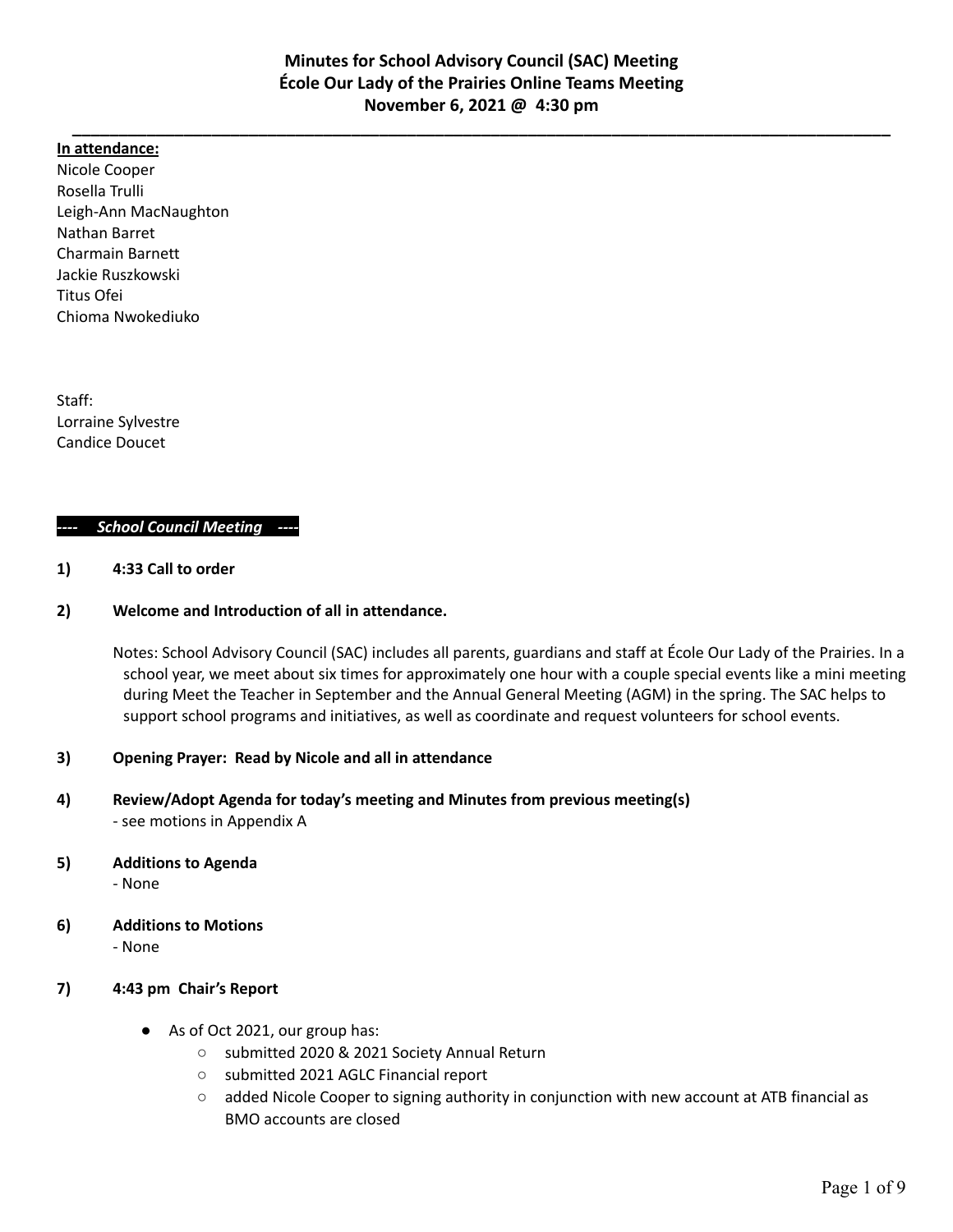- **\_\_\_\_\_\_\_\_\_\_\_\_\_\_\_\_\_\_\_\_\_\_\_\_\_\_\_\_\_\_\_\_\_\_\_\_\_\_\_\_\_\_\_\_\_\_\_\_\_\_\_\_\_\_\_\_\_\_\_\_\_\_\_\_\_\_\_\_\_\_\_\_\_\_\_\_\_\_\_\_\_\_\_\_\_\_\_\_** ● Pending items:
	- update Alberta Gaming Liquor Commission (AGLC) List of Executives, remove past and add new
	- send School Council Chair Information to ECSD for the current school year.
	- join Alberta School Councils' Association (ASCA) for the current school year, membership fee is \$100.00. ASCA provides workshops, resources for parents in promoting advocacy at the provincial level of public education. Visit [www.albertaschoolcouncils.ca](http://www.albertaschoolcouncils.ca) for more information
	- Credit to be used. Vendor DJ Kwake holds a credit of \$525.00 that was to be used for Family Dance Spring Apr. 24, 2020, but was canceled due to covid health restrictions which are still in place.
	- Deposit bottle drive funds \$385.75 not large enough for restaurant gift card
	- If you have any questions related to SAC email olopparent@gmail.com

Action: Update list of executives with AGLC

### **8) 5:03 Principal's Report by Lorraine Sylvestre**

### Budget 2021-2022

- 1. Allocations
- ▶ Basic Grant ▷ K (92) Gr 1-3 (174), Gr 4-6 (141)
- ▸ Other allocations
- ▹ Inclusive
- ▹ Kindergarten extensions
- ▹ ELL
- ▹ Refugee
- ▹ FNMI
- ▹ Early Learning
- ▹ Learning Coach
- ▹ Chaplain
- 2. SGR (cost-recovery)
	- ▹ School fees
	- ▹ Field Trips
- 3. SAC funds
- 4. Other
	- ▹ Nutrition Grants
	- ▹ Jordan's Principle Grants
- 1. Staffing
	- a. Certificated staff 21.00 FTE
	- b. Support staff 15.4 FTE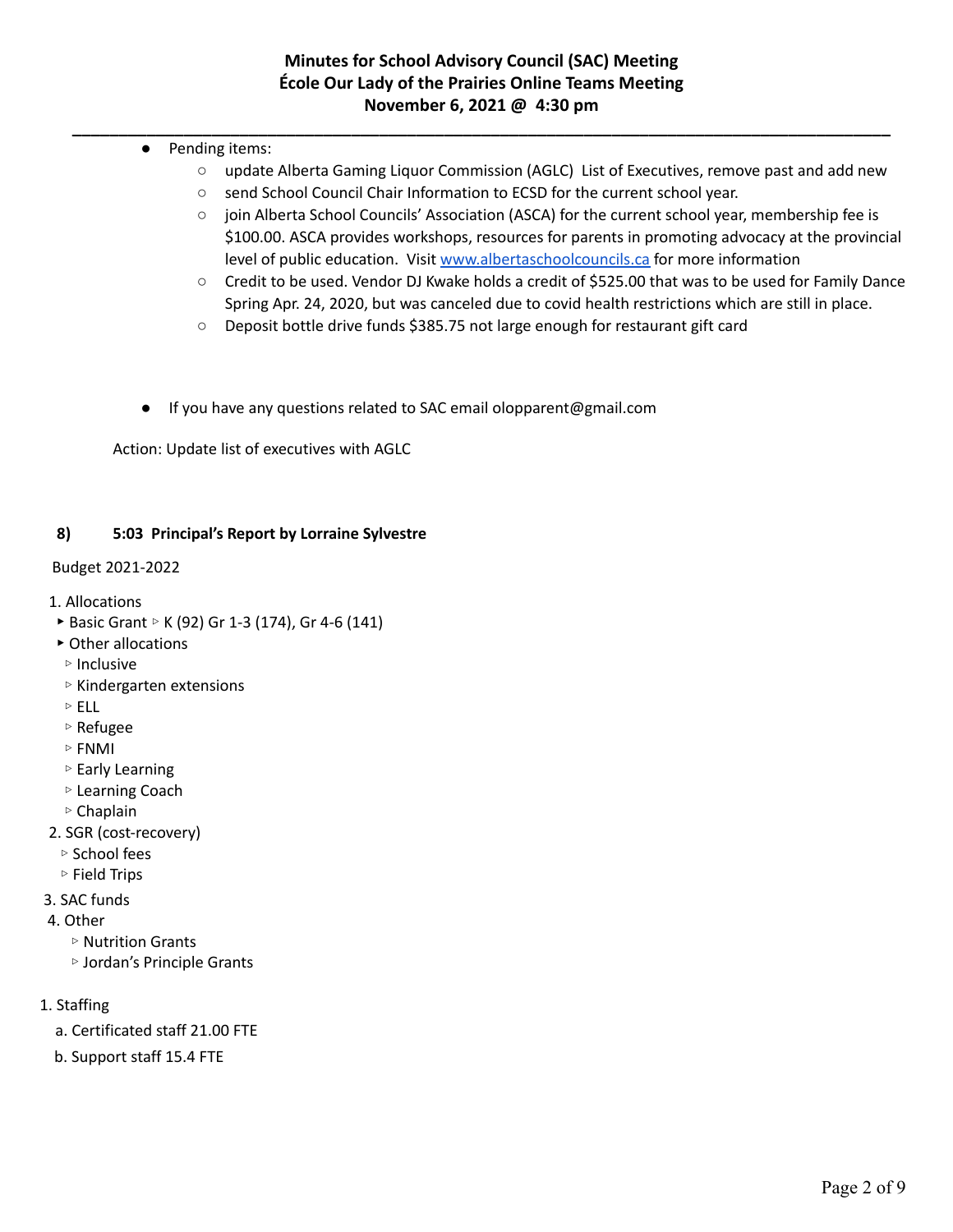**\_\_\_\_\_\_\_\_\_\_\_\_\_\_\_\_\_\_\_\_\_\_\_\_\_\_\_\_\_\_\_\_\_\_\_\_\_\_\_\_\_\_\_\_\_\_\_\_\_\_\_\_\_\_\_\_\_\_\_\_\_\_\_\_\_\_\_\_\_\_\_\_\_\_\_\_\_\_\_\_\_\_\_\_\_\_\_\_**

- 2. Operating expenses
- a. Communications, public relations, community development
- b. Equipment and furnishings
- c. External and contracted services
- d. Building expenses
- e. Learning Resources
- f. Professional development and meetings
- g. Supplies and activities
- h. Transportation and travel

| Allocations             | 2,735,025 |
|-------------------------|-----------|
| Other                   | 255,756   |
| $(-1.5%)$               | $-36,570$ |
|                         | 2,954,211 |
|                         |           |
| Staffing (95%)          | 2,809,055 |
| Operating expenses (5%) | 143,300   |
|                         | 2,952,355 |
|                         |           |
| <b>Ending Equity</b>    | 1,856     |

School Assurance Dashboard

https://datavisualizationpublic.ecsd.net/ Home/Index?SchoolId=8058 See above link for google slide to view results on pages 6-8

School Plan for Continuous Growth

Our students and staff will learn and live the Word of God through worship, witness, and service.

1. The Our Lady of the Prairies School Prayer will be prayed every Friday, posted in the hallways and classrooms.

2. Each homeroom will have the opportunity to share personal prayers over morning broadcast as well as plan and lead a school wide celebration.

3. Staff will use a theme book related to the division theme, with activities, documents and reflections.

Through a holistic approach, students will develop to their fullest potential through multiple pathways.

1. Staff participation in professional development through workshops, retreats and communities of practice.

2. Promote discovery and increased inquiry-based learning.

3. Actively target and track struggling readers to increase their use of reading strategies to increase their ability to read and comprehend as well as to improve their reading level.

4. Balanced, on-going assessment to drive instruction.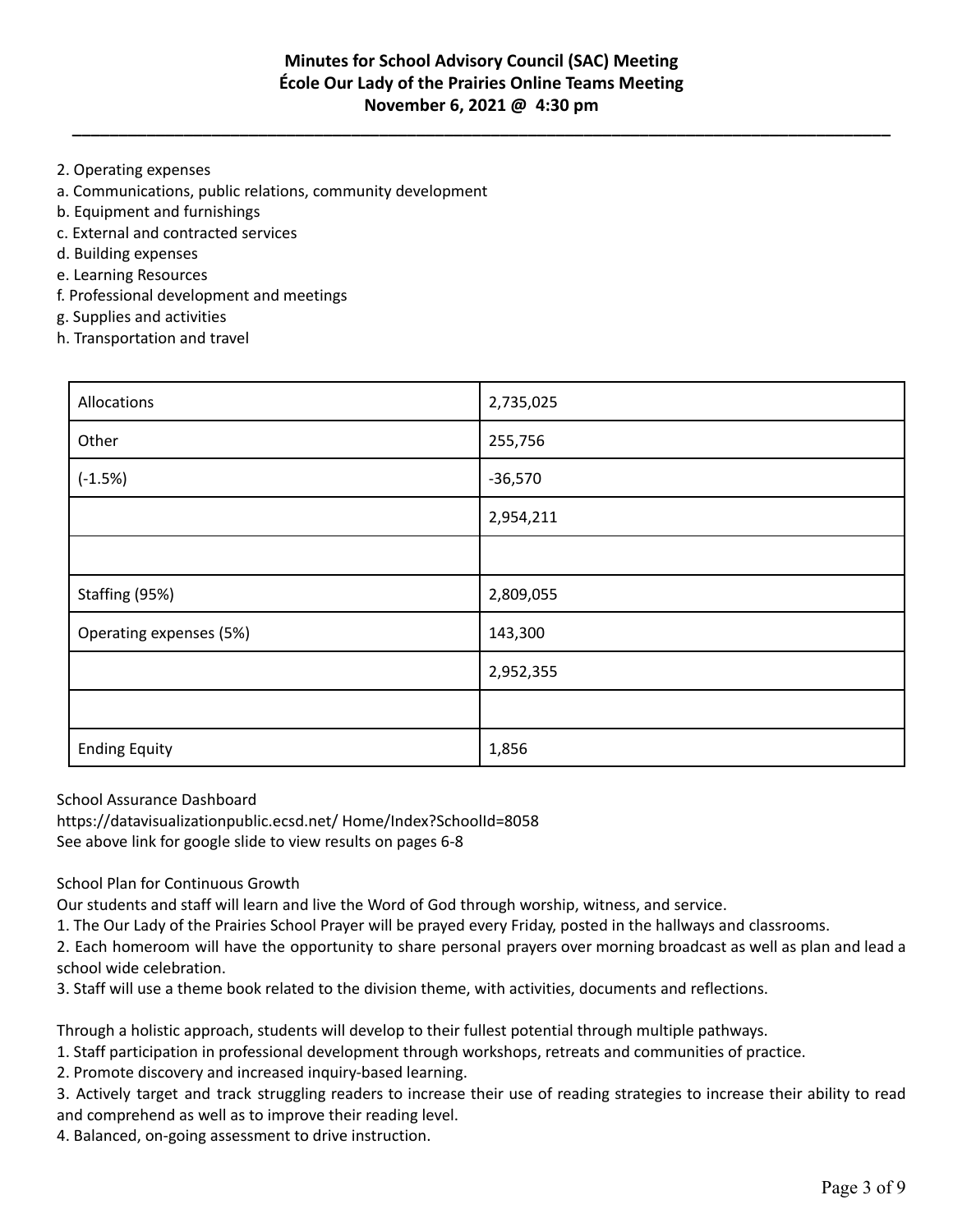**\_\_\_\_\_\_\_\_\_\_\_\_\_\_\_\_\_\_\_\_\_\_\_\_\_\_\_\_\_\_\_\_\_\_\_\_\_\_\_\_\_\_\_\_\_\_\_\_\_\_\_\_\_\_\_\_\_\_\_\_\_\_\_\_\_\_\_\_\_\_\_\_\_\_\_\_\_\_\_\_\_\_\_\_\_\_\_\_** 5. Daily read aloud to model what proficient readers do. 6. Gradual release of responsibility to gradual increase of independence (I do, we do, you do).

We will provide an optimal learning and working environment that fosters a culture of faith, trust, unity, inclusivity, confidence, respect, value and appreciation for one another.

1. School FNMI designate will attend a three-part series of the Lead Teacher professional development sessions offered through Indigenous Learning Services.

2. Each grade level will develop a lesson during their collaboration time on Thursdays dedicated to applying foundational knowledge of FNMI to their program.

3. Continue to embed the Seven Sacred Teachings in all aspects of student recognition initiatives.

- 4. Orange Shirt Day- bigger focus on residential schools (books and resources shared by representatives and committee).
- 5. More treaty six acknowledgement with the students with an explanation as to why we are acknowledging.

We will engage in good stewardship of all resources through principled governance and engagement.

1. Professional Development on assessment, cultural literacy and building background vocabulary knowledge with common guidelines, standards, language, and strategies.

2. Collaborative planning time to focus on continued improvement in student achievement.

- 3. Continue PATHS model school initiative.
- 4. Pyramid of intervention to ensure student success and target struggles.

Scare Away Hunger Food Drive 750 kg

Upcoming Events Scholastic Book Fair - November 15-29 Celebration of Learning - November 24 - 3:15pm - 6:30pm

### **School Council Discussion Items / Updates**

### **9) 5:27 Fundraising Update**

. Bottle drive discussion about how to make our next bottle drive more successful -We discussed that the next bottle drive be a little longer so more parents can drop off bottles. Possible 4-4:30 end. Chioma suggested moving the bottle drive to a weekend.

- We discussed making a sign to put out in front of school or possible use of the message board outside of school so community members can see and drop by with their bottles.

Chocolate Almonds Fundraiser. Rosella ordered 200 boxes to start and they should arrive early next week. Chocolates need to be paid by cheque, visa , or cash. We cannot use powerschool.

-We discussed whether we should have an order slip, and send chocolates after we receive slips and money.

-Rosella questions why we cannot use power school as we have used it in the past and it makes it easier for parents and SAC volunteers.

For prizes for the chocolate fundraiser we decided one

First prize- Chromebook Runner up prizes - \$50 Visa gift card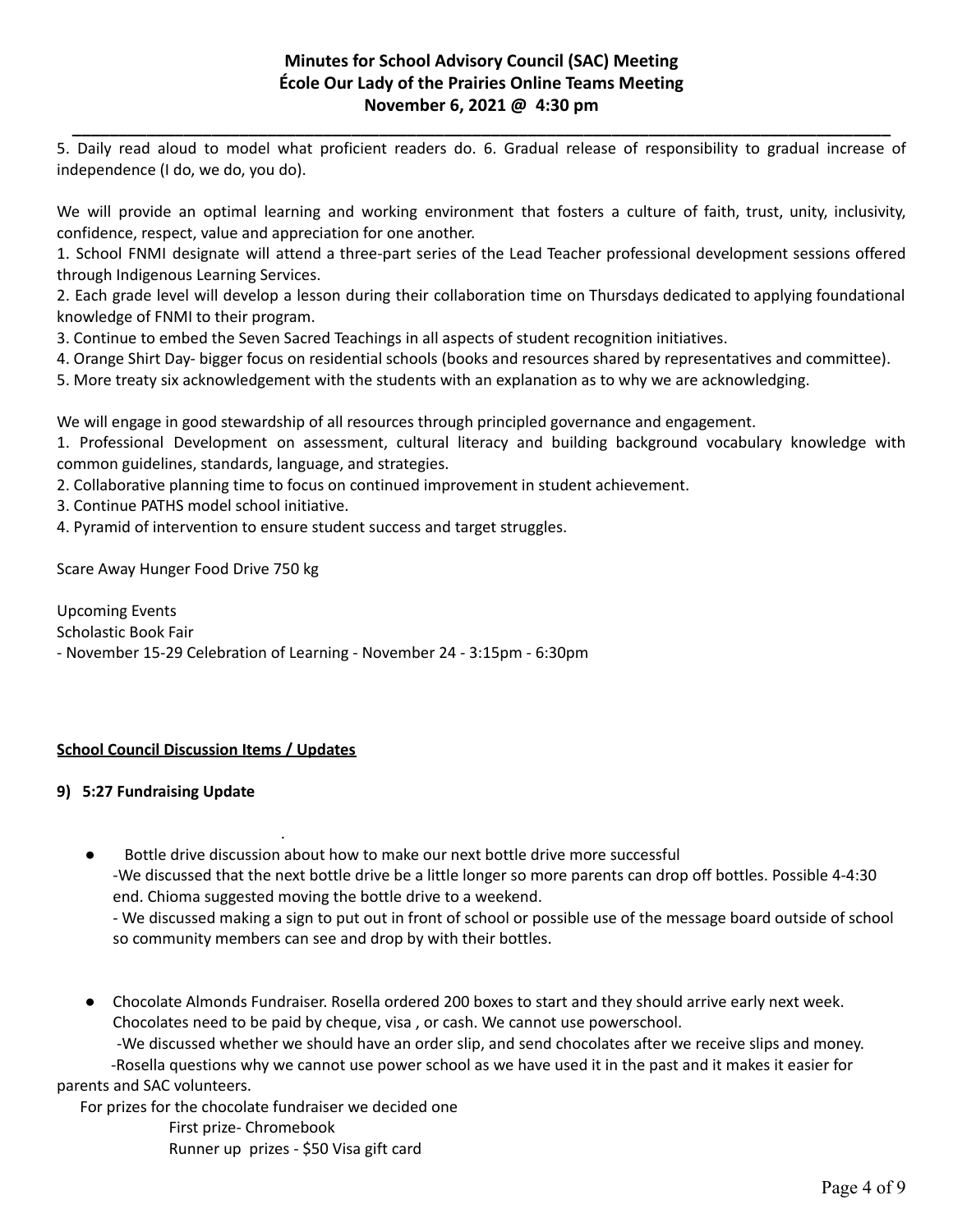**\_\_\_\_\_\_\_\_\_\_\_\_\_\_\_\_\_\_\_\_\_\_\_\_\_\_\_\_\_\_\_\_\_\_\_\_\_\_\_\_\_\_\_\_\_\_\_\_\_\_\_\_\_\_\_\_\_\_\_\_\_\_\_\_\_\_\_\_\_\_\_\_\_\_\_\_\_\_\_\_\_\_\_\_\_\_\_\_**

- \$50 Boston Pizza gift card ( which we are using from last years bottle drive) 3 spirit wear toques to be used in 3 separate draws. The kids will get one entry for every box sold. Finally 2 pizza parties for each division for the top selling classes.

All of the above not to exceed \$1000.

Action:

- 1) Book bottle drive truck till 4:30 for next bottle drive
- 2) advertise longer and use signs for next bottle drive
- 3) Lorraine will check to see how OLOP has done payments for fundraisers using powerschool in the past.
- 4) Lorraine to follow up on how we can use powerschool for parents to pay for fundraiser
- 5) Lorraine. Ask teachers to identify parents that may be classroom reps.
- 6) Lorraine will order a chromebook
- 7) Nicole will order 3 spirit wear toques
- 8) A swift and a flier will be sent to get more parent involment

#### **10) Hot Lunch Update**

● On hold, no Hot Lunch offered at this time due to COVID-19 restrictions.

Action: None

### **11) 6:09 Adjourn School Council Meeting**

### *---- School Advisory Foundation Meeting ----*

### **12) 6:10 Call to Order**

### **13) Review/Adopt Agenda and Minutes from previous SAF meeting(s)**

- see motions in Appendix B

Notes: School Advisory Foundation (SAF) Meeting is the non-profit entity that helps raise funds, using an advisory role to help direct the funds accordingly. We discuss proposals, motions and vote how funds are spent from our General account or Alberta Gaming, Liquor and Cannabis Commission (AGLC) Casino account. For more information on AGLC, please sign up for a free GAIN session. Email [olopparent@gmail.com](mailto:olopparent@gmail.com) for more information.

### **14) Additions to Agenda**

- None

#### **15) 6:10 Treasurer's Report**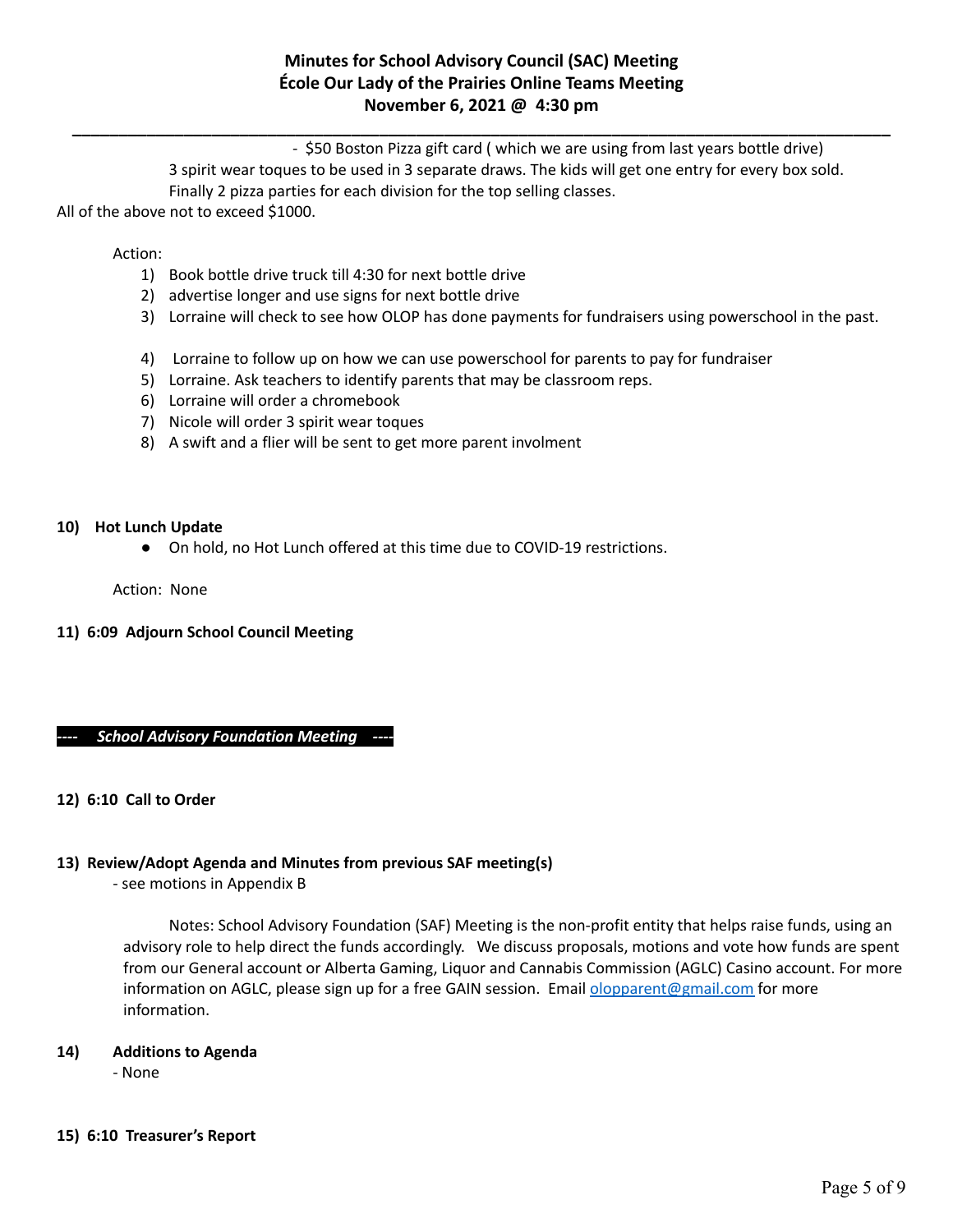**\_\_\_\_\_\_\_\_\_\_\_\_\_\_\_\_\_\_\_\_\_\_\_\_\_\_\_\_\_\_\_\_\_\_\_\_\_\_\_\_\_\_\_\_\_\_\_\_\_\_\_\_\_\_\_\_\_\_\_\_\_\_\_\_\_\_\_\_\_\_\_\_\_\_\_\_\_\_\_\_\_\_\_\_\_\_\_\_**

#### Our Lady of the Prairies School Advisory Foundation **Balance Sheet** As at Nov 8, 2021

| <b>Assets</b>         | <b>Current Year</b><br>2021/2022 | <b>Prior Year</b><br>2020/2021 | <b>Prior Year</b><br>2019/2020 | <b>Prior Year</b><br>2018/2019 |
|-----------------------|----------------------------------|--------------------------------|--------------------------------|--------------------------------|
| Bank -General Account | \$8,113                          | \$7,738                        | \$8,871                        | \$6,710                        |
| Bank -Casino Account  | \$12.912                         | \$12.922                       | \$64,417                       | \$3,684                        |
| <b>Total Assets</b>   | \$21,025                         | \$20,660                       | \$73,288                       | \$10,394                       |

**Liabilities & Net Assets** 

| <b>Current Year</b> | <b>Prior Year</b> | <b>Prior Year</b> | <b>Prior Year</b> |
|---------------------|-------------------|-------------------|-------------------|
| 2021/2022           | 2020/2021         | 2019/2020         | 2018/2019         |

| <b>Total Liabilities</b>                | \$0      | S0       | S0       | \$0      |
|-----------------------------------------|----------|----------|----------|----------|
| Net Assets                              | \$21,025 | \$20,660 | \$73.288 | \$10,394 |
| <b>Total Net Assets</b>                 | \$21,025 | \$20,660 | \$73,288 | \$10,394 |
| <b>Total Liabilities and Net Assets</b> | \$21,025 | \$20,660 | \$73,288 | \$10,394 |

#### Our Lady of the Prairies School Advisory Foundation General Account **Statement of Revenues and Expenses** For the year ending June 30, 2022<br>As at Nov 8, 2021

|                             |    | Current Year |    | <b>Prior Year</b> |   | <b>Prior Year</b><br>2019/2020 |    | <b>Prior Year</b><br>2018/2019 |
|-----------------------------|----|--------------|----|-------------------|---|--------------------------------|----|--------------------------------|
| <b>Revenues</b>             |    | 2021/2022    |    | 2020/2021         |   |                                |    |                                |
| Spellathon                  |    |              |    |                   |   |                                |    | 2,539                          |
| Krispy Kreme                |    |              |    |                   |   | 5,108                          |    |                                |
| Casino Tips                 |    |              |    |                   |   | 25                             | t  |                                |
| <b>Hot Lunch</b>            |    |              |    |                   |   | 605                            | t  |                                |
| Popcorn                     |    |              |    |                   |   | 487                            | t  | 1,349                          |
| Loaves                      |    |              |    |                   |   | 1,320                          |    |                                |
| Chocolate Almonds           |    |              |    |                   |   |                                |    | 12,374                         |
| <b>Bottle Drive</b>         | t  | 385          | t  | 435               |   |                                |    | 143                            |
| <b>Family Dance</b>         |    |              |    |                   |   |                                |    | 1,762                          |
| Shrove Tuesday              |    |              |    |                   |   |                                |    |                                |
| Foundation                  |    |              |    |                   |   |                                |    |                                |
| Miscellaneous               |    |              |    |                   |   |                                |    |                                |
| <b>Total Revenues</b>       | Ť. | 385          | 1  | 495               | 1 | 7,544                          | t  | 18,167                         |
| <b>Expenses</b>             |    |              |    |                   |   |                                |    |                                |
| <b>Hot Lunch</b>            |    |              |    |                   |   |                                | \$ | 1,219                          |
| Krispy Kreme                |    |              |    |                   | 1 | 2,704                          | t  |                                |
| Popcorn                     |    |              |    |                   |   | 91                             | t  | 500                            |
| Loaves                      |    |              |    |                   |   | 650                            |    |                                |
| Chocolate Almonds           |    |              |    |                   |   |                                |    | 6,177                          |
| <b>Family Dance</b>         |    |              |    |                   |   | 525                            |    | 781                            |
| <b>Staff Appreciation</b>   |    |              | \$ | 708               |   | 250                            |    | 946                            |
| Fun Day                     |    |              |    |                   |   |                                |    | 1,584                          |
| Shrove Tuesday              |    |              |    |                   |   | 275                            |    | 255                            |
| Grade 6 Yearbook            |    |              | t  | 920               |   | 880                            |    | 1,400                          |
| <b>Bank Fee/Interest</b>    |    | 10           |    |                   |   | 8                              |    | 73                             |
|                             |    |              |    |                   |   |                                |    |                                |
| Field Trips                 |    |              |    |                   |   |                                |    | 1,280                          |
| <b>Total Expenses</b>       |    | 10           | ٠. | 1,628             | t | 5,383                          |    | 14,215                         |
|                             |    |              |    |                   |   |                                |    |                                |
| <b>Change in Net Assets</b> |    | 375          |    | <u> 11.1337 </u>  |   | 2,161                          |    | <u> 5,551</u>                  |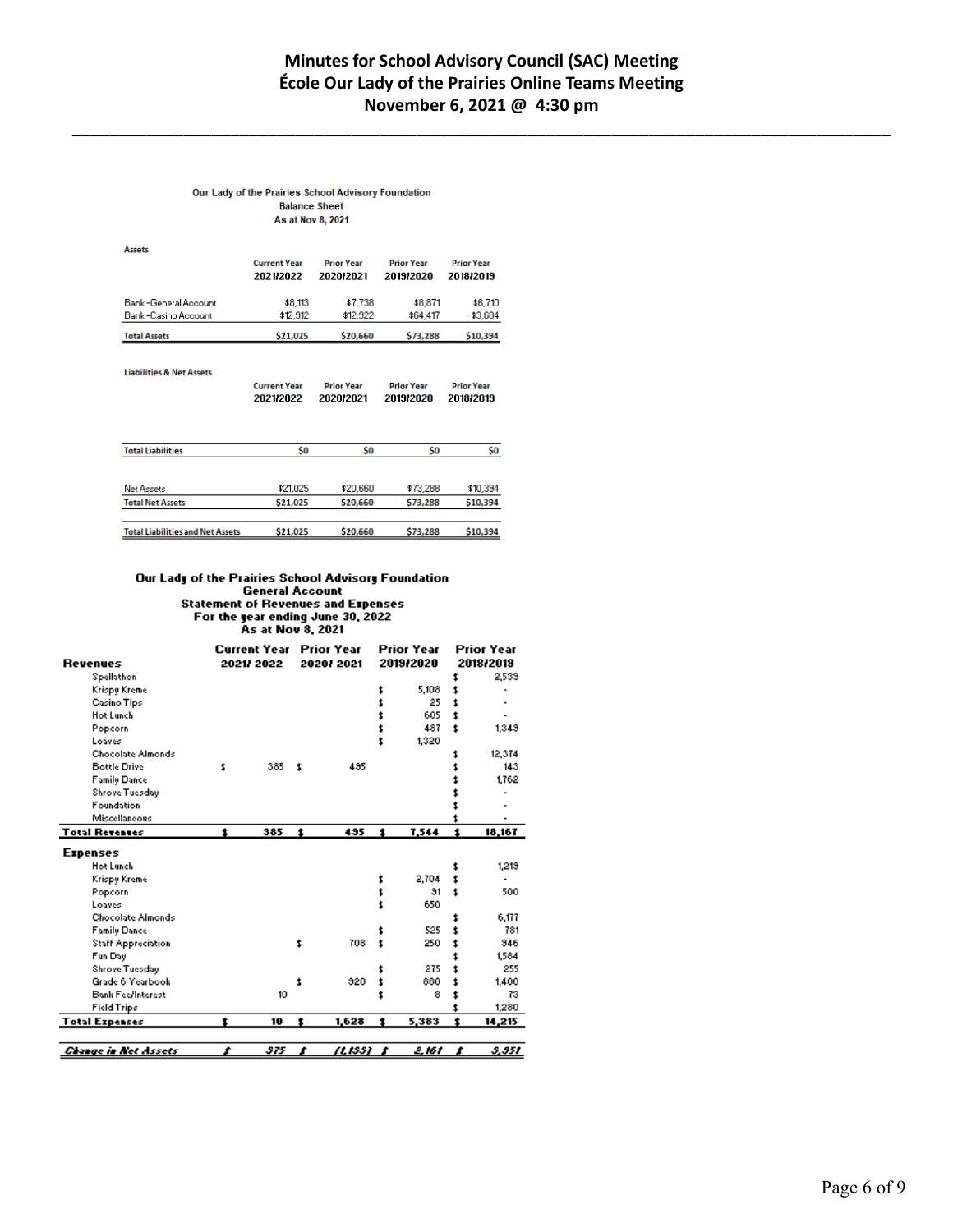**\_\_\_\_\_\_\_\_\_\_\_\_\_\_\_\_\_\_\_\_\_\_\_\_\_\_\_\_\_\_\_\_\_\_\_\_\_\_\_\_\_\_\_\_\_\_\_\_\_\_\_\_\_\_\_\_\_\_\_\_\_\_\_\_\_\_\_\_\_\_\_\_\_\_\_\_\_\_\_\_\_\_\_\_\_\_\_\_**

#### **AGLC Gaming Accounts Statement of Revenues and Expenses** For the year ending June 30, 2022 As at Nov 8, 2021

| <b>Revenues</b>                     | <b>Current Year</b><br><b>Prior Year</b><br>2021/2022<br>2020/2021 |                          | <b>Prior Year</b><br>2019/2020 |    | <b>Prior Year</b><br>2018/2019 |    |            |
|-------------------------------------|--------------------------------------------------------------------|--------------------------|--------------------------------|----|--------------------------------|----|------------|
| Casino Proceeds                     |                                                                    |                          |                                | \$ | 78,593                         | \$ |            |
| <b>Total Revenues</b>               | \$                                                                 | $\overline{\phantom{0}}$ | \$<br>$\overline{\phantom{0}}$ | \$ | 78,593                         | \$ | -          |
| <b>Expenses</b>                     |                                                                    |                          |                                |    |                                |    |            |
| Casino Expenses                     |                                                                    |                          |                                | \$ | 2,540                          | \$ |            |
| <b>Christmas Concert</b>            |                                                                    |                          |                                | \$ | 2.705                          | \$ |            |
| <b>Field Trips</b>                  |                                                                    |                          |                                | \$ | 2,208                          | \$ | 8,705      |
| Computer Equipment                  |                                                                    |                          |                                | \$ | 8,706                          | \$ |            |
| Ipads                               |                                                                    |                          | \$<br>25,110                   |    |                                |    |            |
| Chromebooks (incl carts & licenses) |                                                                    |                          | \$<br>18,374                   |    |                                |    |            |
| Music equipment                     |                                                                    |                          | \$<br>3,631                    |    |                                |    |            |
| Artist in Residence Wages           |                                                                    |                          |                                |    |                                | \$ |            |
| Grants                              |                                                                    |                          |                                |    |                                | \$ |            |
| Sports Equipment                    |                                                                    |                          | \$<br>1,440                    | \$ | 1,676                          |    |            |
| Science Program Mme Weis garden     |                                                                    |                          | \$<br>2,940                    |    |                                |    |            |
| Bank Fees / Interest                | \$                                                                 | 10                       |                                | \$ | 25                             | \$ | 37         |
| <b>Total Expenses</b>               | \$                                                                 | 10                       | \$<br>51,495                   | \$ | 17,860                         | \$ | 8,742      |
| <b>Change in Net Assets</b>         | s                                                                  | (10) t                   | (51.495) <b>s</b>              |    | 60.733                         |    | \$ (8,742) |

#### **16) 6:13 Fundraising Update**

#### **See above**

Action: Chocolate Almonds

### **17) 6:13 School Requests**

●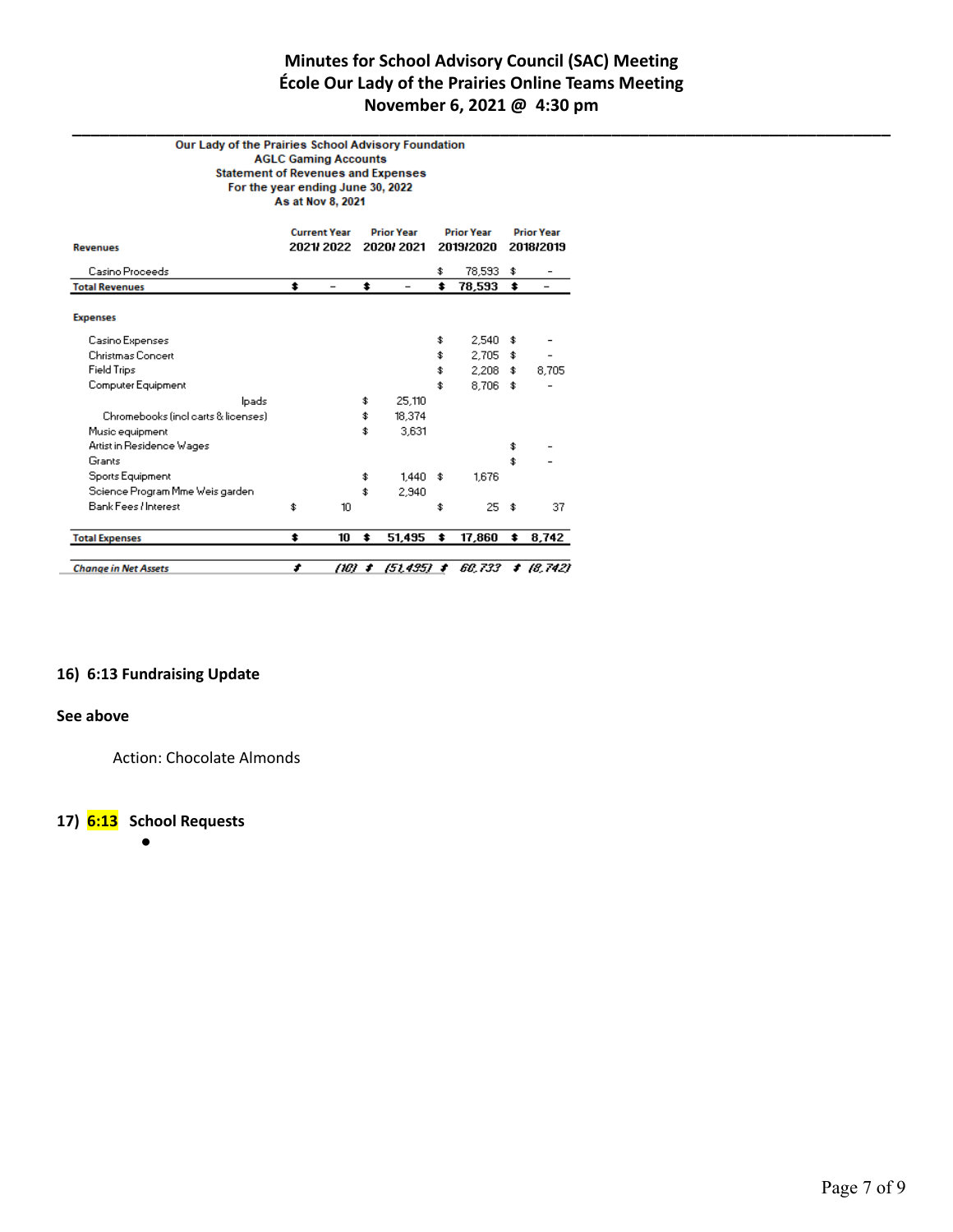| Previous/Present meeting(s):           | No meeting in September<br>$\bullet$<br>Monday, October 4, 2021 @ 4:30 pm on Teams<br>$\bullet$ |
|----------------------------------------|-------------------------------------------------------------------------------------------------|
|                                        |                                                                                                 |
| Our next SAC meeting(s) scheduled for: | Monday, November 22, 2021 $@$ 4:30 pm changed to<br>November 6, 2021                            |
|                                        | No meeting in December - tenatively<br>$\bullet$                                                |
|                                        | Monday, January 10, 2022 @ 4:30 pm                                                              |
|                                        | Monday, February 28, 2022 @ 4:30 pm                                                             |
|                                        | No meeting in March                                                                             |
|                                        | Monday, April 11, 2022 @ 4:30 pm<br>$\bullet$                                                   |
|                                        | Monday, May 16, 2021 @ 4:30 pm Annual General Meeting<br>(AGM)                                  |

**18) 6:16 pm Adjourn School Advisory Foundation Meeting**